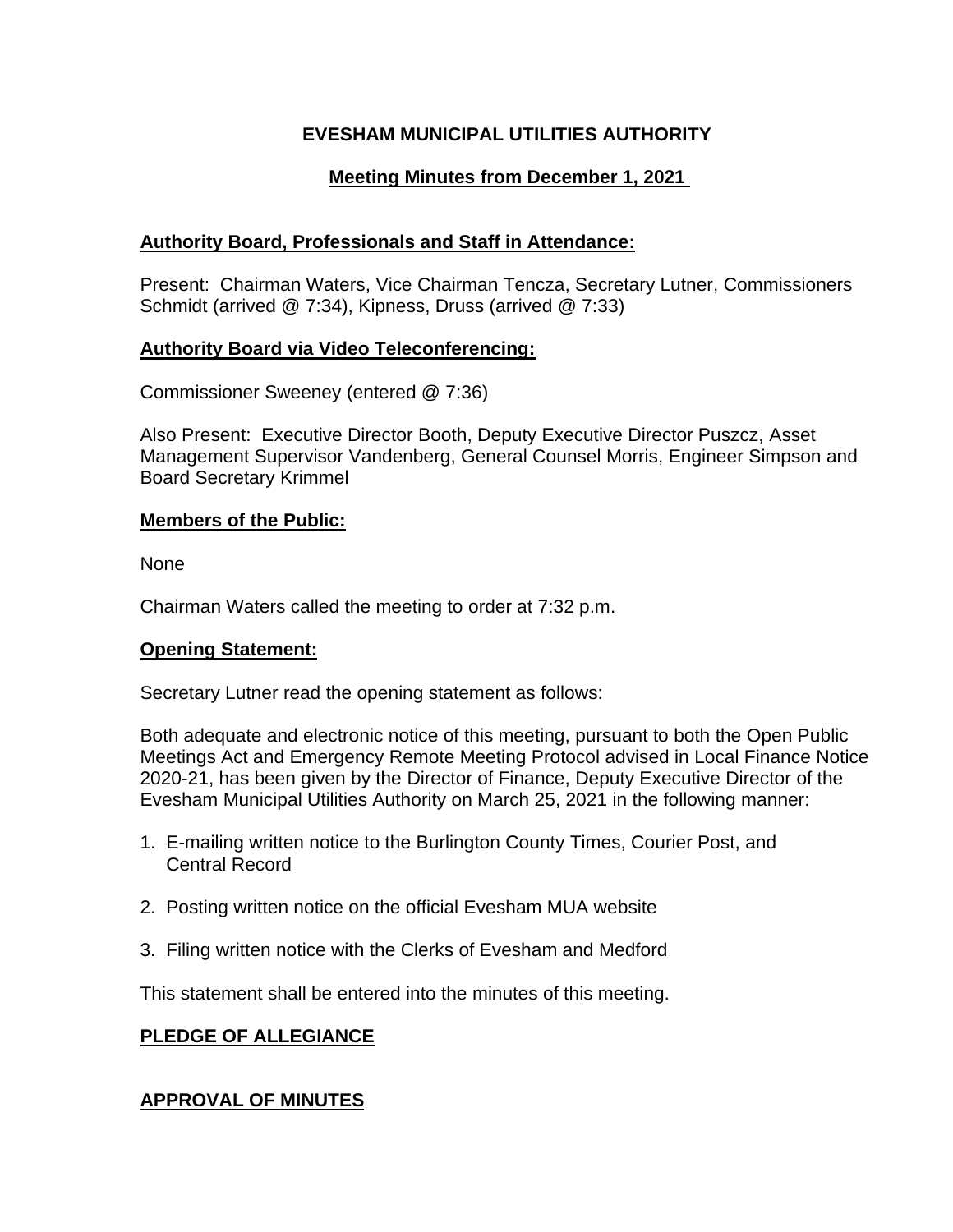**November 3, 2021** – On motion by Lutner, seconded by Druss, it was moved to approve the minutes of November 3,2021.

RECORDED VOTE: AYE: Druss, Schmidt, Lutner, Waters NAY: None ABSTAIN: Tencza (not in attendance)

MOTION CARRIED: 4-0-1

**November 22, 2021** – On motion by Tencza, seconded by Lutner, it was moved to approve the minutes of November 22,2021.

RECORDED VOTE: AYE: Druss, Schmidt, Lutner, Tencza, Waters NAY: None ABSTAIN: None

MOTION CARRIED: 5-0-0

**PUBLIC COMMENT** (Agenda Items only)

None

**Resolution 2021-163: Payment of Bills** – On motion by Tencza, seconded by Lutner, it was moved to adopt **Resolution #2021-163** approving the payment of the November 2021 bills.

RECORDED VOTE: AYE: Sweeney, Schmidt, Lutner, Tencza, Waters NAY: None ABSTAIN: None

MOTION CARRIED: 5-0-0

**Resolution 2021-164: Refunds, Credits & Cancellations** – On motion by Lutner, seconded by Tencza, it was moved to adopt **Resolution #2021-164** approving the November 2021 refunds, credits & cancellations.

RECORDED VOTE: AYE: Sweeney, Schmidt, Lutner, Tencza, Waters NAY: None ABSTAIN: None

MOTION CARRIED: 5-0-0

**Resolution 2021-165: Authorizing advertisement for 2022 Professional Contracts** – On motion by Schmidt, seconded by Lutner, it was moved to adopt **Resolution #2021- 165** authorizing advertisement for 2022 Professional Contracts.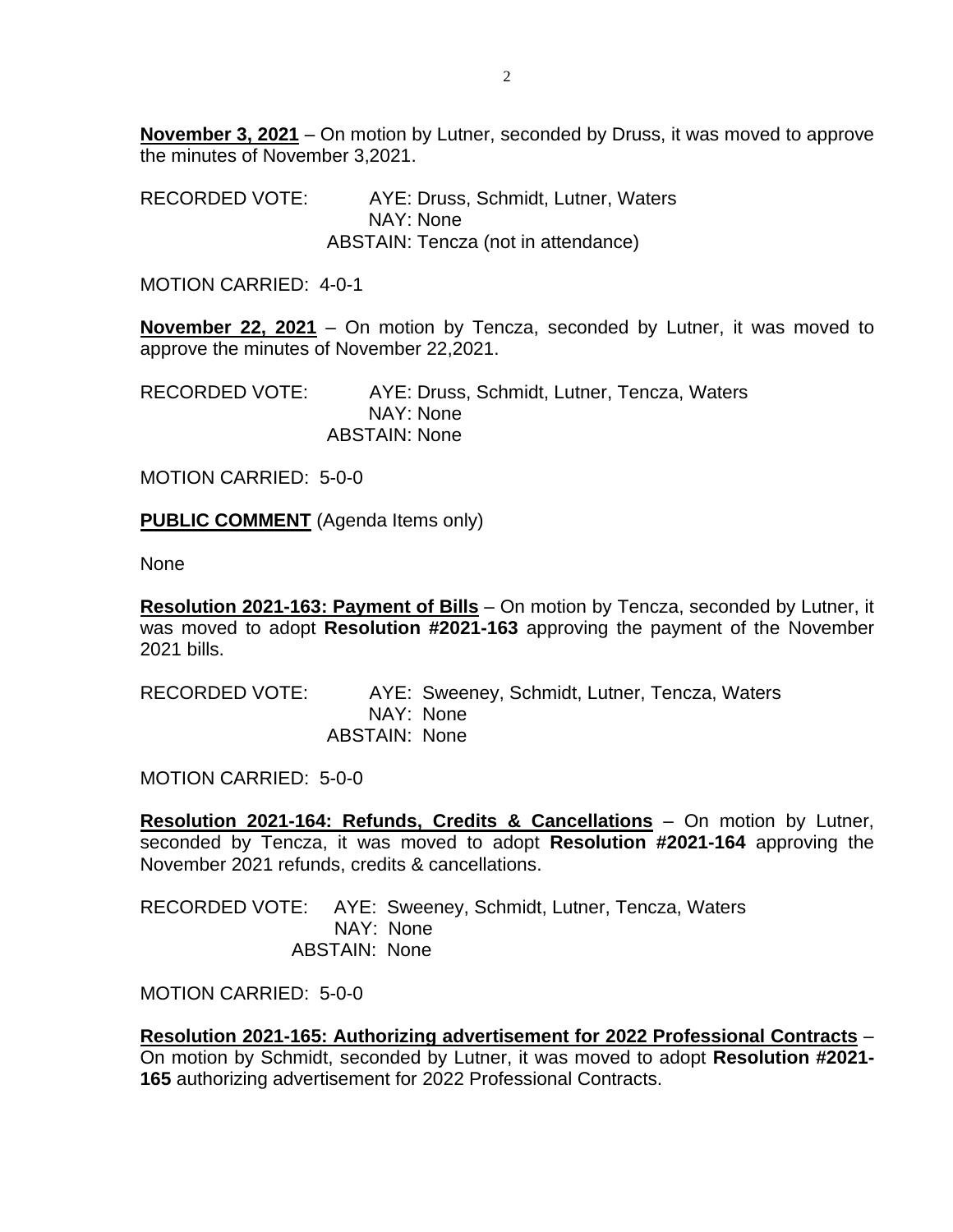RECORDED VOTE: AYE: Sweeney, Schmidt, Lutner, Tencza, Waters NAY: None ABSTAIN: None

MOTION CARRIED: 5-0-0

**Resolution 2021-167: Award of Contract in excess of \$6,600** – On motion by Lutner, seconded by Schmidt, it was moved to adopt **Resolution #2021-167** awarding a contract to JEM Paving in the amount of \$36,662.31 to mill and pave Defense Drive. Executive Director Booth explained that the contract to replace this water main included paving for the trench. It was then decided by (former) Executive Director Rollins and the residents on Defense Drive that it would be best to repave the entire street due to past water main breaks and sporadic repairs on the street.

RECORDED VOTE: AYE: Sweeney, Schmidt, Lutner, Tencza, Waters NAY: None ABSTAIN: None

MOTION CARRIED: 5-0-0

**Resolution 2021-168: Award of a two year Contract extension in excess of \$6,600** – On motion by Lutner, seconded by Schmidt, it was moved to adopt **Resolution #2021- 168** awarding a two year contract extension to Emerson Process Management Power & Water Solutions, Inc. in the amount of \$36,470.00 for an OE Upgrade-Support contract for water SCADA. Executive Director Booth explained that this is for the support and upgrade of our SCADA system for all of our wells. This is a two year contract.

RECORDED VOTE: AYE: Sweeney, Schmidt, Lutner, Tencza, Waters NAY: None ABSTAIN: None

MOTION CARRIED: 5-0-0

**Resolution 2021-169: Award of Contract in excess of \$44,000** – On motion by Lutner, seconded by Schmidt, it was moved to adopt **Resolution #2021-169** awarding a contract to Advanced Traffic Control, LLC in accordance with their proposal for Work Zone Traffic Safety and Traffic Control Services. Executive Director Booth explained that Advanced Traffic Control was low bid and is our current contractor for work zone traffic and safety control. The Authority is happy to continue service with them.

RECORDED VOTE: AYE: Sweeney, Schmidt, Lutner, Tencza, Waters NAY: None ABSTAIN: None

MOTION CARRIED: 5-0-0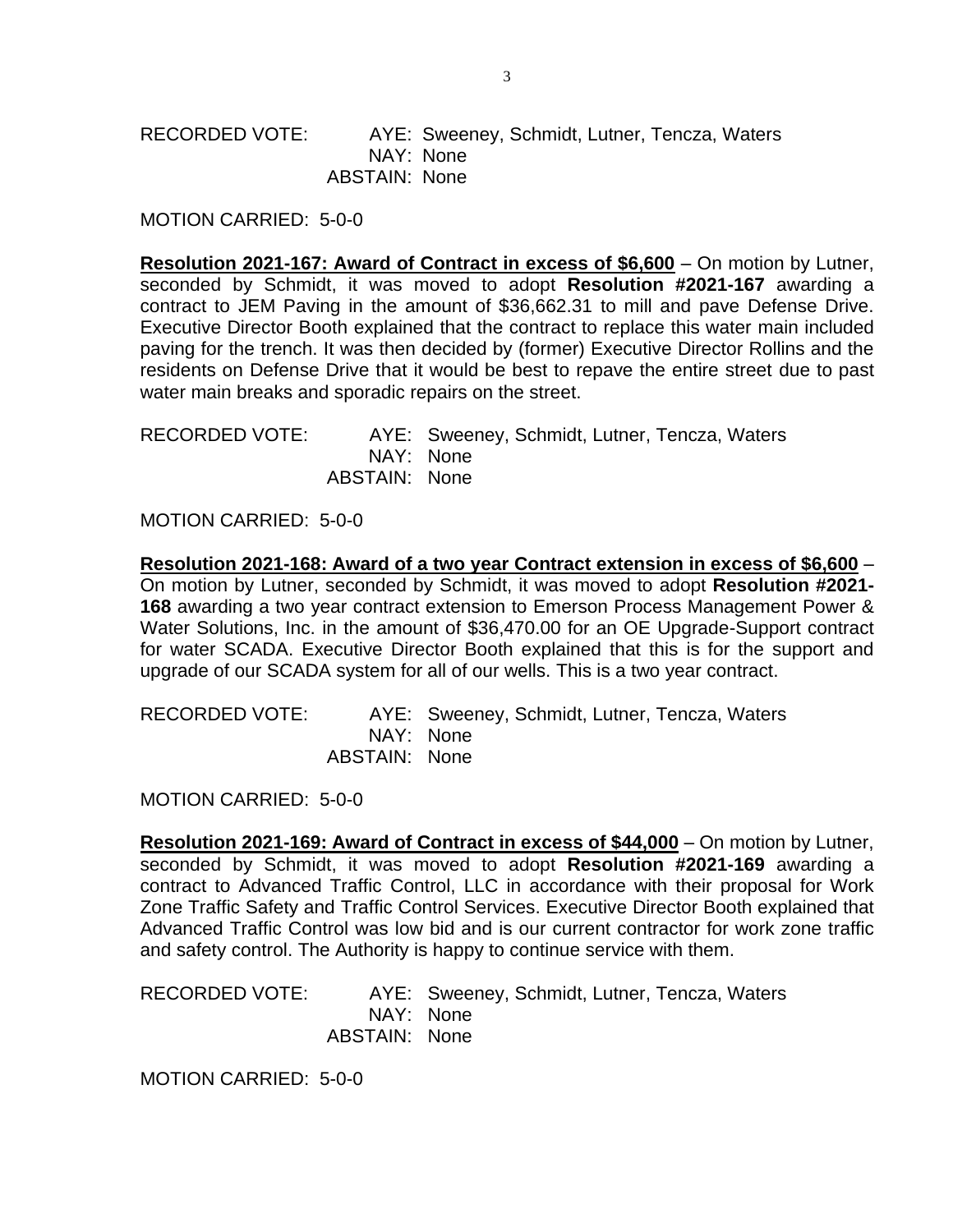**Resolution 2021-171: Authorizing Sale of Public Property** – On motion by Tencza, seconded by Lutner, it was moved to adopt **Resolution #2021-171** authorizing Sale of Public Property no longer needed for public use through on-line auction at Municibid.com. Executive Director Booth advised the Board of the vehicles/equipment to be auctioned and requested approval to advertise and sell them through Municibid.

| RECORDED VOTE: |               | AYE: Sweeney, Schmidt, Lutner, Tencza, Waters |
|----------------|---------------|-----------------------------------------------|
|                |               | NAY: None                                     |
|                | ABSTAIN: None |                                               |

MOTION CARRIED: 5-0-0

### **EXECUTIVE DIRECTOR'S REPORT**

Executive Director Booth informed the Board that there is a potential violation for the month of November. The Authority failed the bioassay testing which is the toxicity level at the Elmwood Treatment process. We believe that it is a quality control issue with our contracted labratory, because all in-house testing indicates that we did not have a problem on these dates. The Authority contacted the State (by requirement) and the enforcement officer with 30 years' experience sees that this is an irregularity and without saying seems to believe that it is a quality control issue with our contracted laboratory. We will not know until next quarter but are quite confident that this is an isolated incident. There were four water main breaks in November. All repairs were performed in-house. There were two discolored water complaints, which were rectified by flushing the lines. There was one odor complaint. A technician went out and tested the water system in the customer's home, but all tests came back negative.

Executive Director Booth advised the Board that on November 16, 2021, Ila Vassallo of the Evesham Environmental Commission along with some volunteers from Rutgers and the Pineland Commission came out to the Elmwood Plant and cleaned up the rain garden. It looks really nice, but we will need to wait until spring to see the results.

Executive Director Booth advised the Board that the Authority will host an AEA cohort at the Woodstream facility on December 8, 2021 to discuss operation challenges, changes and techniques. Executive Director Booth will be the moderator. He invited the commissioners to attend if they are interested.

Executive Director Booth invited the Board to the Staff Appreciation luncheon which will be held on December 10, 2021 at Gibson House.

### **ENGINEER'S REPORT**

#### **Review of Engineer's Status Report**

**Update: South Side Water Storage Tank** – Nothing new to report.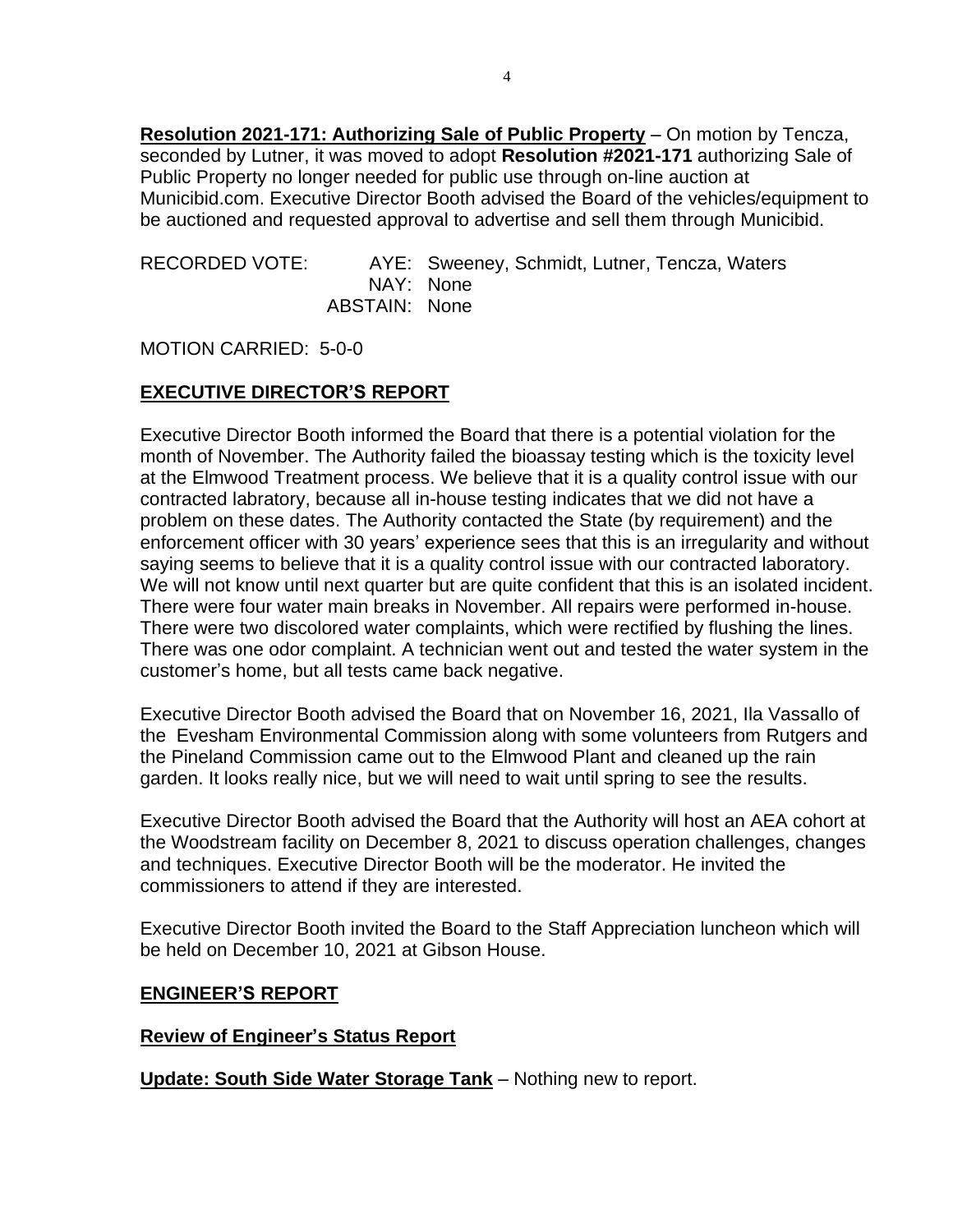**Update: Route 70 Water Main** – We are preparing permit applications to the New Jersey Dept. of Transportation to perform work on the shoulder of the road.

**Update: Route 70 Sewer Main** – We are preparing permit applications to the New Jersey Dept. of Transportation to perform work on the shoulder of the road.

**Update: Elmwood WWTP Resiliency Improvements** – Most of the work is complete. The contractor is waiting for flood gates to be delivered. The delivery date has been moved to February.

**Update: Heritage Village (Phase 2) Water Main Replacement** – The design is near completion and should be complete this month.

**Update: Elmwood Storage Building** – This project has been placed on hold due to availability of funds.

**Update: Elmwood Tertiary Filter Rehabilitation** – This project is essentially complete.

**Update: Well No. 7 Building** – The contractor started the demolition of the original building and will continue working while they wait for the generator and other equipment to come in.

**Update: North Cropwell Sewer Siphon –** We will combine this with the Route 70 Sewer Main lining to receive more competitive pricing.

**Update: Kings Grant WWTP Internal Recycle Pipe –** We are waiting for the contractor to get his deliveries in and then they will start the project.

**Update: Kings Grant Effluent Force Main Replacement –** This will be going out to bid shortly.

**Update: Well No. 6 Re-drill** – Nothing new to report.

**Update: Woodlake Drive Water Main Replacement** –

**Resolution 2021-166: Approval of Change Order #3** – On motion by Lutner, seconded by Schmidt, it was moved to approve **Resolution 2021-166** approving Change Order #3 in the amount of \$42,238.00 to Pioneer Pipe Contractors, Inc.

RECORDED VOTE: AYE: Sweeney, Schmidt, Lutner, Tencza, Waters NAY: None ABSTAIN: None

MOTION CARRIED: 5-0-0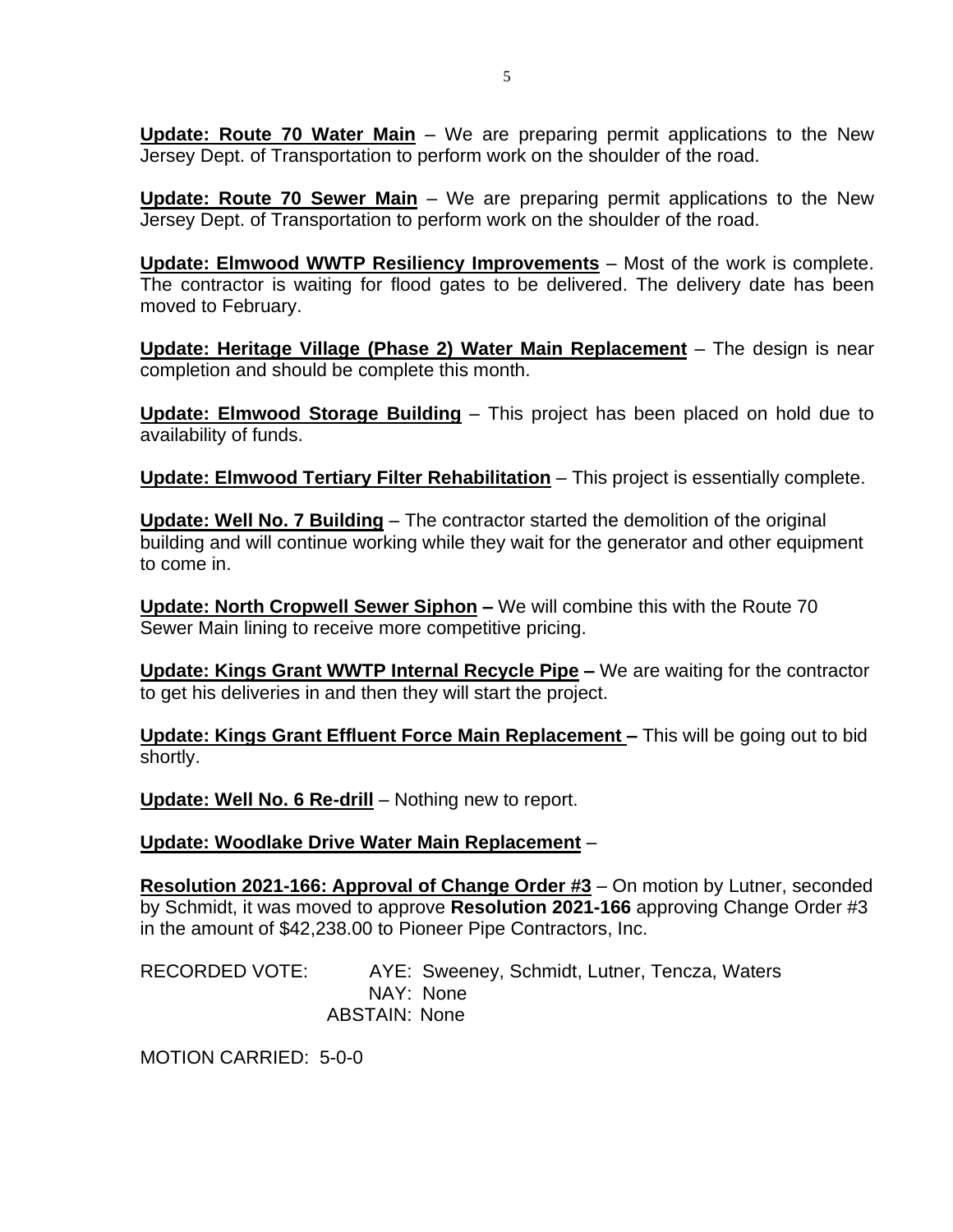**Motion to approve S-3/W-3 for Target Outparcels** – On motion by Schmidt, seconded by Lutner, it was moved to approve S-3/W-3 for Target Outparcels – Route 73 & Ardsley Drive (Lot 4.10)

RECORDED VOTE: AYE: Sweeney, Schmidt, Lutner, Tencza, Waters NAY: None ABSTAIN: None

MOTION CARRIED: 5-0-0

**Motion to approve S-1/W-1 for 3 Executive Drive Evesham AMS Urban LLC.** – On motion by Tencza, seconded by Schmidt, it was moved to approve S-1/W-1 for 3 Executive Drive Evesham AMS Urban LLC. c/o AMS Acquisitions – 3 Executive Dr.

RECORDED VOTE: AYE: Sweeney, Schmidt, Lutner, Tencza, Waters NAY: None ABSTAIN: None

MOTION CARRIED: 5-0-0

**Motion to approve S-3/W-3 for Chopt Salad Company** – On motion by Lutner, seconded by Schmidt, it was moved to approve S-3/W-3 for Chopt Salad Company – Suite E-2 (Marlton Square) – 300 Route 73 South

RECORDED VOTE: AYE: Sweeney, Schmidt, Lutner, Tencza, Waters NAY: None ABSTAIN: None

MOTION CARRIED: 5-0-0

**Resolution 2021-172: Release Performance Guarantees for Country Club Acres** – On motion by Schmidt, seconded by Lutner, it was moved to approve **Resolution 2021- 172** releasing performance guarantees for Country Club Acres

RECORDED VOTE: AYE: Sweeney, Schmidt, Lutner, Tencza, Waters NAY: None ABSTAIN: None

MOTION CARRIED: 5-0-0

### **GENERAL COUNSEL'S REPORT**

General Counsel Morris requested the Board to approve the following resolution.

**Resolution 2021-170 Authorize a Prototype "Partial Payment Agreement"** – On motion by Schmidt, seconded by Lutner, it was moved to approve **Resolution 2021-170**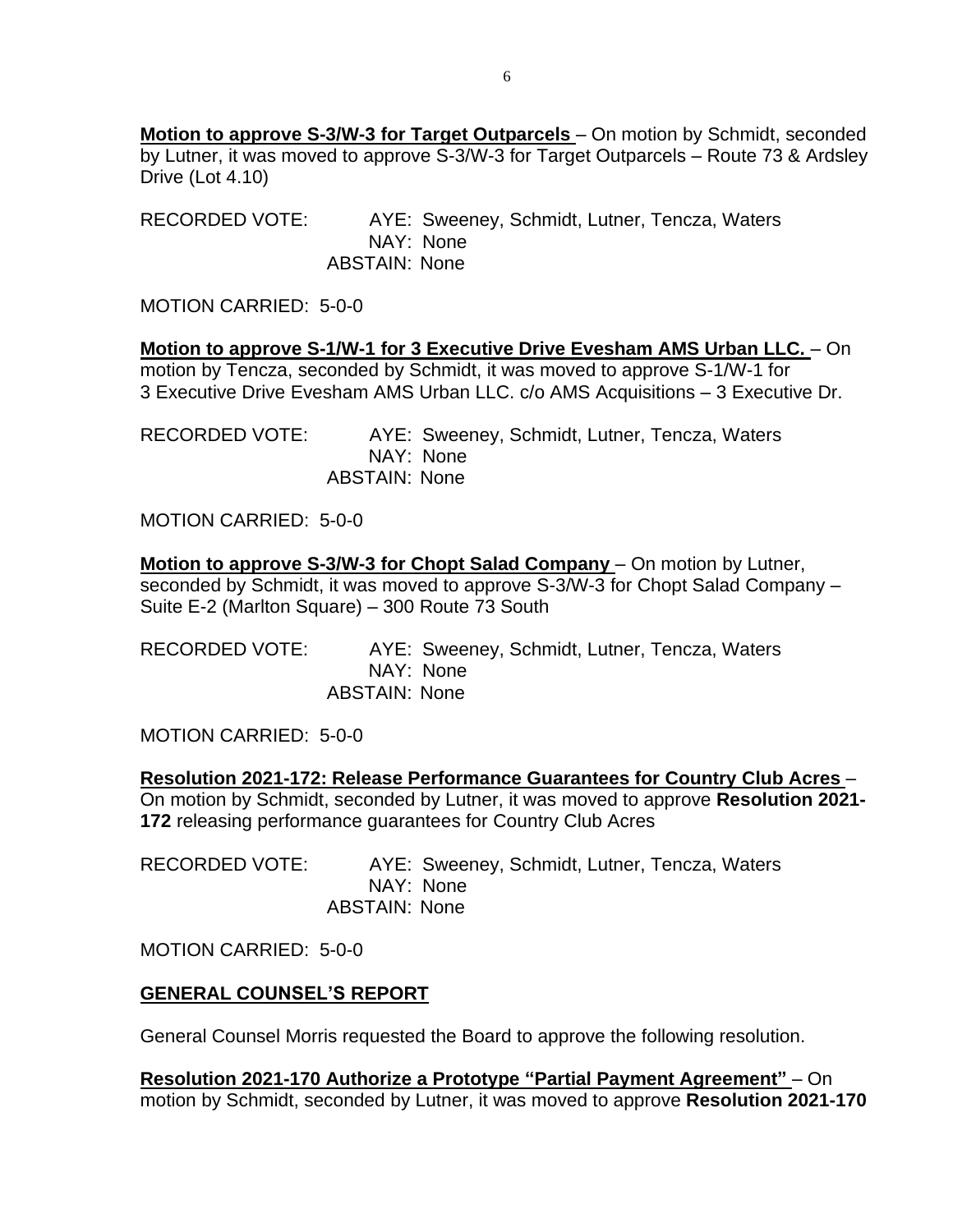authorizing a Prototype "Partial Payment Agreement" with certain Prospective Customers of the Evesham Municipal Utilities Authority.

RECORDED VOTE: AYE: Sweeney, Schmidt, Lutner, Tencza, Waters NAY: None ABSTAIN: None

MOTION CARRIED: 5-0-0

### **PUBLIC COMMENT**

None

#### **BOARD COMMENTS**

Commissioner Lutner wished everyone a happy and healthy holiday season.

Commissioner Kipness wished everyone a happy and healthy holiday season.

Commissioner Lutner wished everyone a happy and healthy holiday season.

Commissioner Schmidt mentioned that his son came home for Thanksgiving and raved about how good Evesham water tastes compared to the water at his college. He expressed appreciation to Executive Director Booth and the staff for updating our website on having a lead safe environment. He hopes that we are getting a reasonable response from residents. Commissioner Schmidt informed the Board that he will not be attending the January 5, 2022 meeting. He wished everyone a happy and healthy holiday season. He expressed appreciation to the entire staff for a very trying year.

Commissioner Tencza expressed appreciation for all of the water main breaks being handled in-house. He wished everyone a happy and healthy holiday season.

Chairman Waters expressed appreciation to the entire staff and believes they are top notch; he appreciates all that they do. He expressed appreciation to Peggy Gallos and the entire group at AEA for their excellent conference last month. He wished everyone a happy and healthy holiday season.

There was a motion to adjourn by Tencza, seconded by Lutner. The meeting was adjourned at 8:01 P.M.

RECORDED VOTE: AYE: Sweeney, Schmidt, Lutner, Tencza, Waters NAY: None ABSTAIN: None

MOTION CARRIED: 5-0-0